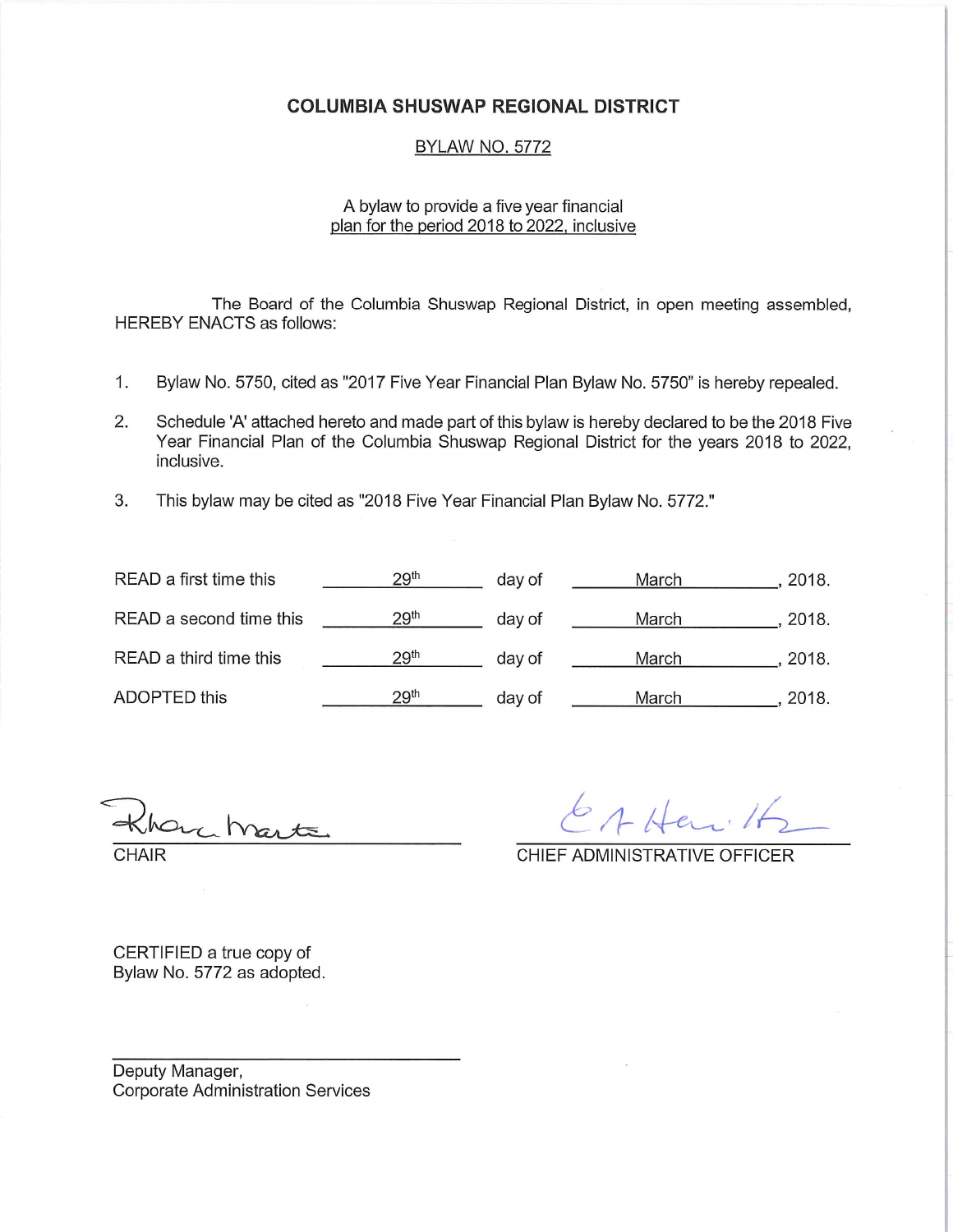|                                             |     |    | 2018       | 2019               | 2020             | 2021         | 2022           |
|---------------------------------------------|-----|----|------------|--------------------|------------------|--------------|----------------|
| <b>REVENUES:</b>                            |     |    |            |                    |                  |              |                |
| <b>Tax Requisition</b>                      |     | S  | 14,743,837 | \$15,286,820       | \$15,635,681     | \$15,668,440 | \$15,843,460   |
| Parcel Taxes                                |     |    | 1,308,728  | 1,515,198          | 1,545,595        | 1,366,264    | 1,385,894      |
| Railway Tax Mitigation                      |     |    | 362,407    | 362,407            | 362,407          | 362,406      | 362,400        |
| Grants and transfers from other government  |     |    | 8,918,639  | 3,395,574          | 3,393,710        | 3,365,886    | 3,366,935      |
| Surplus                                     |     |    | 1,463,762  |                    |                  |              |                |
| Transfer from Capital Reserve               |     |    | 3,698,643  | 1,915,000          | 2,730,000        | 1,270,000    | 440,000        |
| <b>Transfer from Operating Reserve</b>      |     |    | 366,828    | 361,313            | 348,743          | 202,794      | 246,640        |
| Other                                       |     |    | 16,644,443 | 13,542,158         | 12,917,443       | 12,557,138   | 12,587,659     |
| <b>TOTAL REVENUES:</b>                      |     | S. | 47,507,287 | \$36,378,470       | \$36,933,579     | \$34,792,928 | \$34,232,988   |
|                                             |     |    |            |                    |                  |              |                |
| <b>EXPENDITURES:</b>                        |     |    |            |                    |                  |              |                |
| <b>Corporate Services and Finance</b>       |     |    |            |                    |                  |              |                |
| Regional General Government                 | 010 | \$ | 1,287,480  | 1,221,515 \$<br>S. | 1,239,700 \$     | 1,252,700 \$ | 1,277,700      |
| Electoral Area General Government           | 011 |    | 1,572,342  | 1,486,060          | 1,500,957        | 1,514,670    | 1,563,200      |
| Administrative Cost Allocation and IT       | 012 |    | 1,498,750  | 1,517,750          | 1,530,550        | 1,289,050    | 1,206,050      |
| Vehicle Fleet                               | 013 |    | 120,800    | 90,000             | 93,000           | 90,000       | 90,000         |
| Feasibility Study                           | 015 |    | 20,000     | 20,000             | 20,000           | 20,000       | 20,000         |
| Asset Management                            | 016 |    | 187,932    |                    |                  |              |                |
| <b>BC Hydro Grant Distribution</b>          | 019 |    | 2,051,004  | 2,060,000          | 2,060,000        | 2,060,000    | 2,060,000      |
| Electoral Area GIA                          | 025 |    | 694,703    | 405,500            | 405,500          | 405,500      | 405,495        |
| Regional Waterworks                         | 200 |    | 226,600    | 230,850            | 235,100          | 239,350      | 243,600        |
| <b>Total Corporate Services and Finance</b> |     |    | 7,659,611  | 7,031,675<br>Š.    | Ś<br>7,084,807   | 6,871,270    | 6,866,045<br>Ś |
|                                             |     |    |            |                    |                  |              |                |
| <b>Information Technology</b>               |     |    |            |                    |                  |              |                |
| GIS/Mapping                                 | 260 | \$ | 374,644 \$ | 382,664            | 391,084 \$<br>-S | 399,564 \$   | 408,044        |
| House Numbering                             | 264 |    | 29,080     | 30,120             | 31,160           | 32,200       | 33,240         |
| <b>Total Information Technology</b>         |     | \$ | 403,724    | Ŝ.<br>412,784      | 422,244 S<br>\$  | 431,764 \$   | 441,284        |
|                                             |     |    |            |                    |                  |              |                |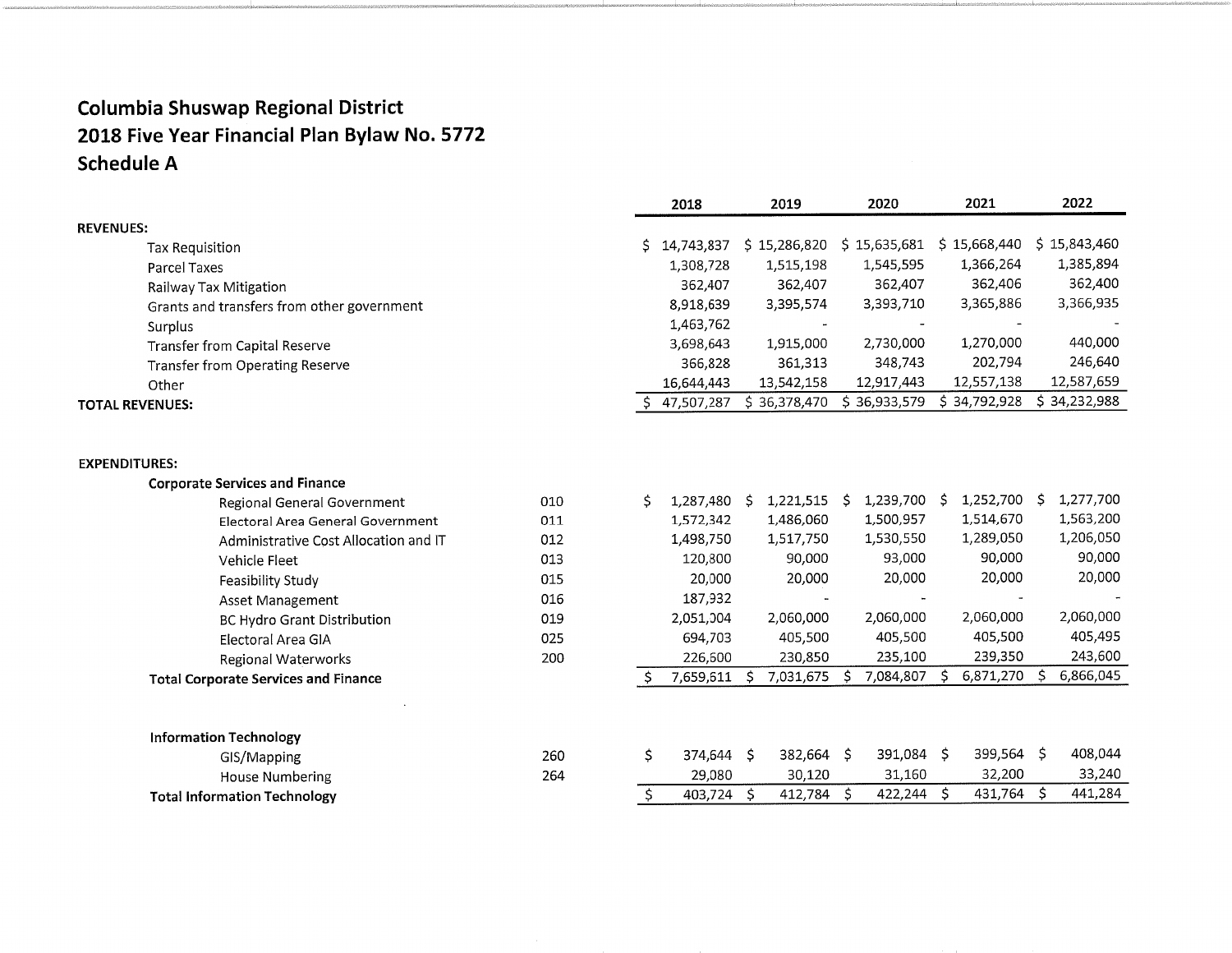$\bar{z}$ 

|                                            |     |     | 2018         | 2019 |            | 2020 |           | 2021         |            |    | 2022      |
|--------------------------------------------|-----|-----|--------------|------|------------|------|-----------|--------------|------------|----|-----------|
| <b>Development Services</b>                |     |     |              |      |            |      |           |              |            |    |           |
| EA F Building Inspection                   | 171 | \$  | $176,511$ \$ |      | 173,402 \$ |      | 177,095   | -S           | 181,388 \$ |    | 185,681   |
| Building Inspection - Sub-Regional         | 172 |     | 205,640      |      | 193,040    |      | 196,284   |              | 200,524    |    | 204,764   |
| By-Law Enforcement                         | 180 |     | 411,704      |      | 412,208    |      | 420,876   |              | 429,624    |    | 438,372   |
| Development Services                       | 265 |     | 1,202,900    |      | 1,223,684  |      | 1,250,044 |              | 1,278,044  |    | 1,306,124 |
| <b>Planning Special Projects</b>           | 266 |     | 188,149      |      | 85,730     |      | 130,030   |              | 63,030     |    | 33,830    |
| <b>Total Development Services</b>          |     | \$. | 2,184,904    |      | 2,088,064  |      | 2,174,329 | Ŝ            | 2,152,610  | S  | 2,168,771 |
|                                            |     |     |              |      |            |      |           |              |            |    |           |
| <b>Environmental Health Services</b>       |     |     |              |      |            |      |           |              |            |    |           |
| Hummingbird Creek Maintenance              | 183 | \$  | 580 \$       |      | 580 \$     |      | 580       | $\mathsf{S}$ | 580        | Ŝ. | 580       |
| Sims Creek Maintenance                     | 184 |     | 3,500        |      | 1,000      |      | 1,000     |              | 1,000      |    | 1,000     |
| Recycling                                  | 218 |     | 2,149,929    |      | 1,760,213  |      | 1,760,793 |              | 1,631,373  |    | 1,641,633 |
| Regional Solid Waste Management            | 219 |     | 4,450,000    |      | 3,684,000  |      | 4,522,000 |              | 4,011,000  |    | 3,487,000 |
| Shuswap Milfoil Control                    | 280 |     | 305,827      |      | 314,736    |      | 325,082   |              | 518,421    |    | 342,590   |
| Weed Control/Enforcement                   | 286 |     | 106,805      |      | 83,885     |      | 86,509    |              | 87,253     |    | 87,877    |
| Revelstoke/EA B Mosquito Control           | 290 |     | 75,368       |      | 78,988     |      | 79,788    |              | 79,988     |    | 80,988    |
| Golden/EA A Mosquito Control               | 291 |     | 170,008      |      | 172,200    |      | 174,806   |              | 176,412    |    | 178,018   |
| EA E Mosquito Control                      | 292 |     | 8.870        |      | 8,980      |      | 9,037     |              | 9,126      |    | 9,217     |
| Scotch/Lee Creek Mosquito Control          | 294 |     | 56,750       |      | 40,370     |      | 40.896    |              | 40,502     |    | 41,108    |
| Sterile Insect Release Program             | 295 |     | 67,401       |      | 68,729     |      | 70,084    |              | 71,465     |    | 72,875    |
| <b>Total Environmental Health Services</b> |     |     | 7,395,038    |      | 6,213,681  |      | 7,070,575 | S            | 6,627,120  |    | 5,942,886 |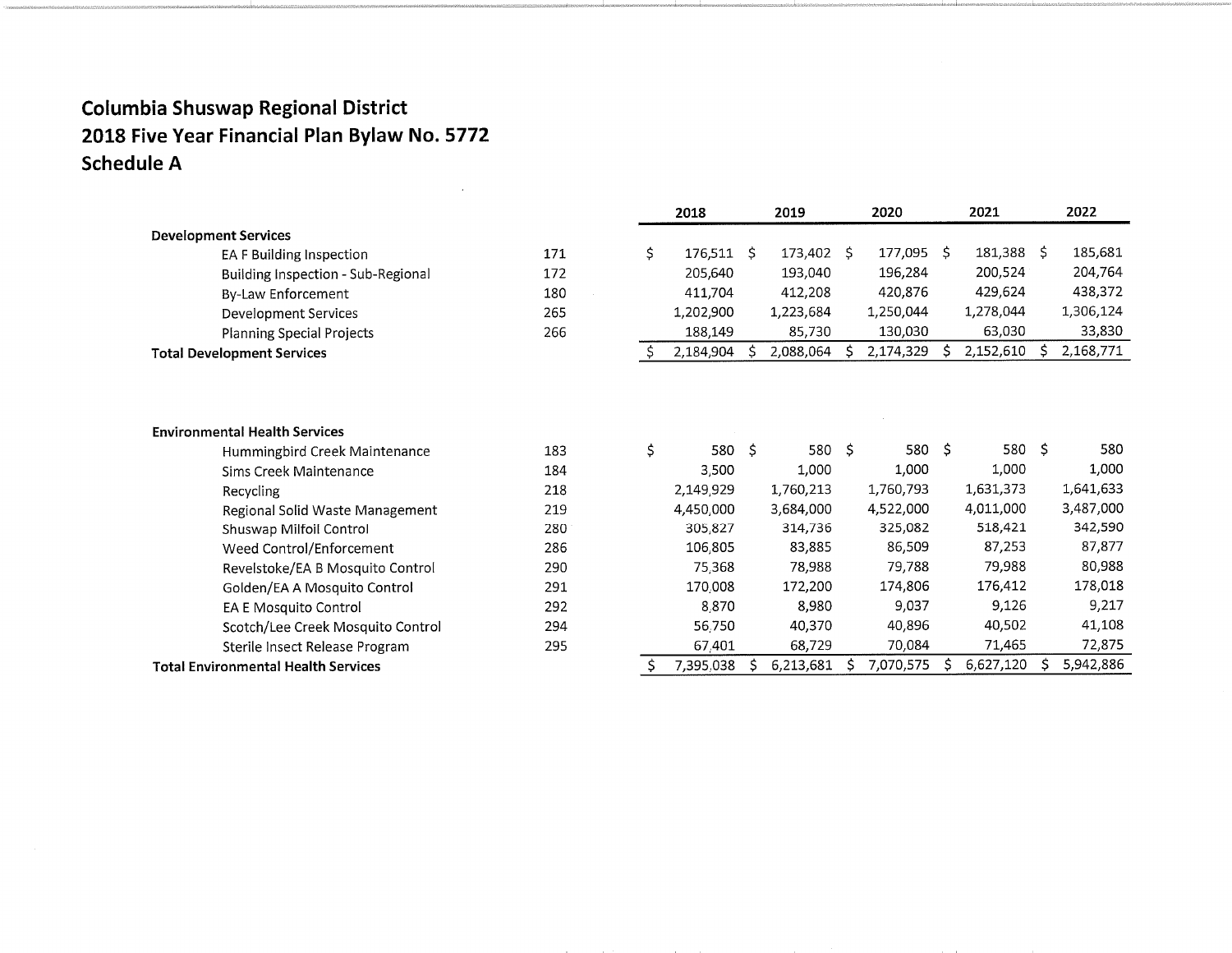|                                     |     | 2018              | 2019 |             |    | 2020        | 2021 |           |   | 2022      |
|-------------------------------------|-----|-------------------|------|-------------|----|-------------|------|-----------|---|-----------|
| <b>Community Services</b>           |     |                   |      |             |    |             |      |           |   |           |
| Annis Bay Fire Protection           | 030 | \$<br>$13,250$ \$ |      | $13,490$ \$ |    | $13,735$ \$ |      | 13,984 \$ |   | 14,239    |
| <b>EA B Fire Protection</b>         | 031 | 389,005           |      | 139,252     |    | 139,432     |      | 138,655   |   | 138,423   |
| <b>Falkland Fire Protection</b>     | 033 | 382,017           |      | 214,906     |    | 339,572     |      | 235,546   |   | 246,044   |
| Swansea Point Fire Protection       | 034 | 215,372           |      | 200,570     |    | 174,929     |      | 177,155   |   | 180,490   |
| Nicholson Fire Protection           | 036 | 259,599           |      | 225,576     |    | 247,096     |      | 643,084   |   | 288,026   |
| Ranchero/Deep Creek Fire Protection | 037 | 296,964           |      | 296,236     |    | 237,942     |      | 239,586   |   | 242,420   |
| Malakwa Fire Protection             | 040 | 207,491           |      | 181,782     |    | 243,060     |      | 193,272   |   | 201,102   |
| Silver Creek Fire Protection        | 041 | 246,887           |      | 211,010     |    | 213,841     |      | 215,315   |   | 218,580   |
| <b>EA E Fire Protection</b>         | 043 | 30,621            |      | 31,030      |    | 31,417      |      | 31,806    |   | 32,186    |
| Kault Hill Fire Protection          | 045 | 8,740             |      | 8,750       |    | 8,850       |      | 8,950     |   | 9,050     |
| Regional Fire Protection            | 046 | 385,966           |      | 346,812     |    | 362,258     |      | 360,404   |   | 423,020   |
| Area C Sub-Regional Fire Protection | 047 | 2,137,797         |      | 1,463,462   |    | 1,339,671   |      | 1,320,728 |   | 1,344,730 |
| Area F Sub-Regional Fire Protection | 048 | 1,262,047         |      | 789,996     |    | 802,278     |      | 816,231   |   | 935,209   |
| 911 Emergency Telephone Response    | 049 | 200,719           |      | 205,491     |    | 194,024     |      | 199,579   |   | 205,032   |
| Shuswap Emergency Preparedness      | 050 | 657,935           |      | 329,339     |    | 314,725     |      | 327,345   |   | 332,865   |
| Rev/EA B Emergency Preparedness     | 051 | 116,784           |      | 34,463      |    | 34,648      |      | 35,288    |   | 35,808    |
| Golden/EA A Emergency Preparedness  | 052 | 89,804            |      | 86,214      |    | 85,198      |      | 77,911    |   | 76,786    |
| EA D Dog Control                    | 060 | 13,144            |      | 12,776      |    | 13,244      |      | 13,284    |   | 13,284    |
| EA C Dog Control                    | 061 | 39,587            |      | 39,305      |    | 39,541      |      | 39,690    |   | 39,690    |
| EA F Dangerous Dog Control          | 062 | 9,256             |      | 9,256       |    | 9,256       |      | 9,256     |   | 9,256     |
| <b>Total Community Services</b>     |     | 6,962,985         |      | 4,839,716   | -S | 4,844,717   |      | 5,097,069 | S | 4,986,240 |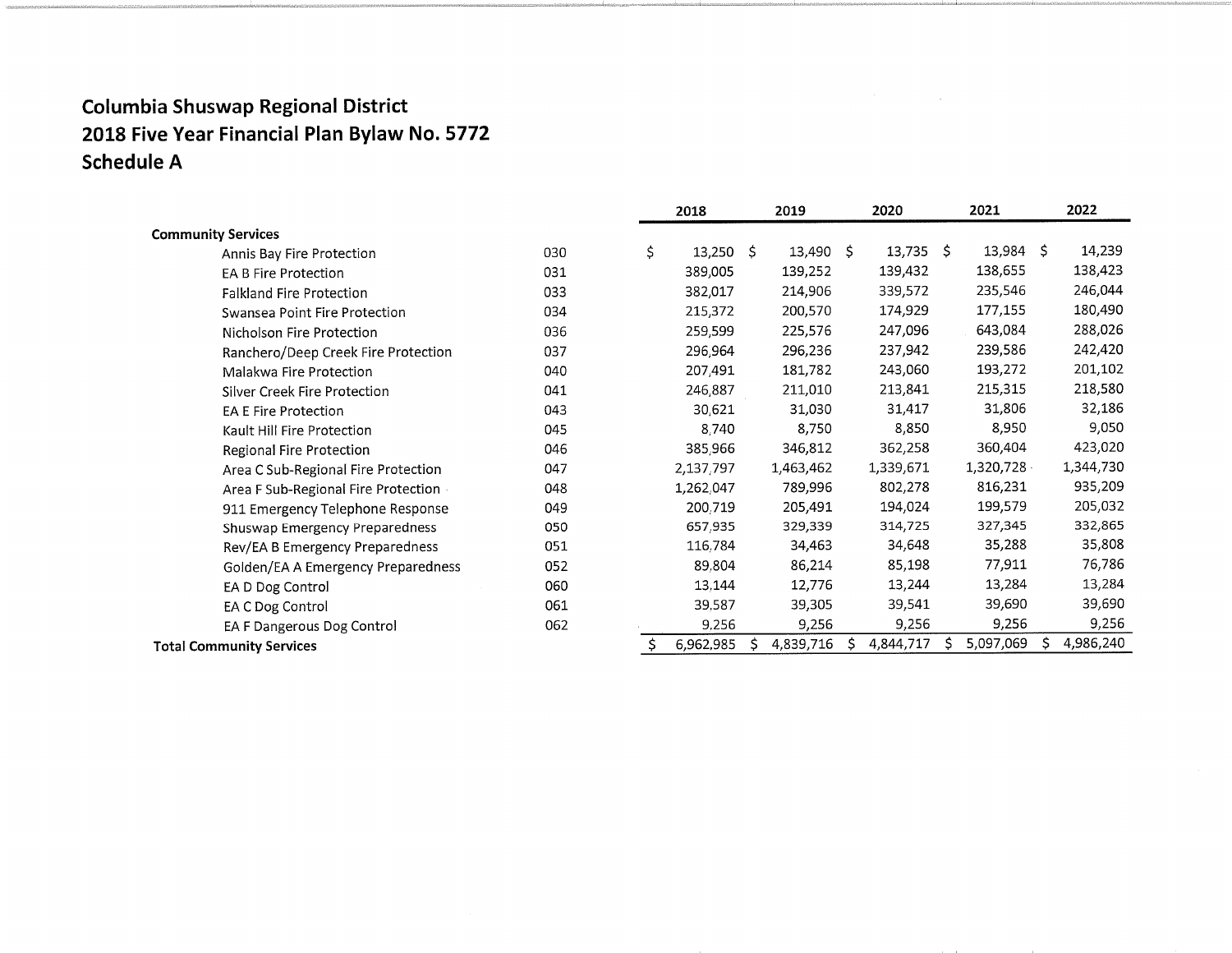|                        |                                           |     | 2018            |     | 2019      |                     | 2020      |         | 2021      |    | 2022      |
|------------------------|-------------------------------------------|-----|-----------------|-----|-----------|---------------------|-----------|---------|-----------|----|-----------|
| <b>Utilities</b>       |                                           |     |                 |     |           |                     |           |         |           |    |           |
|                        | St Ives Street Lights                     | 084 | \$<br>3,814     | \$. | 3,888     | $\ddot{\mathsf{S}}$ | 3,993     | $\zeta$ | 4,101     | -S | 4,209     |
|                        | C Strata K46 Street Lights                | 085 | 2,162           |     | 2,200     |                     | 2,250     |         | 2,300     |    | 2,350     |
|                        | Swansea Point Street Lights               | 086 | 8,961           |     | 8,950     |                     | 9,049     |         | 9,153     |    | 9,257     |
|                        | <b>Falkland Street Lights</b>             | 088 | 12,270          |     | 12,382    |                     | 12,486    |         | 12,590    |    | 12,694    |
|                        | Blind Bay Street Lights                   | 089 | 23,426          |     | 24,106    |                     | 24,646    |         | 25,186    |    | 25,726    |
|                        | EA E Street Lights                        | 090 | 3,997           |     | 3,855     |                     | 3,955     |         | 4,055     |    | 4,155     |
|                        | Sorrento Street Lights                    | 093 | 3,168           |     | 3,250     |                     | 3,350     |         | 3,450     |    | 3,550     |
|                        | Lakeview Place Waterworks                 | 196 | 116,262         |     | 17,963    |                     | 17,963    |         | 17,963    |    | 17,963    |
|                        | Cottonwoods Waterworks                    | 197 | 71,775          |     | 72,311    |                     | 72,857    |         | 73,414    |    | 73,982    |
|                        | Sunnybrae Waterworks                      | 198 | 459,728         |     | 58,763    |                     | 60,684    |         | 62,682    |    | 64,758    |
|                        | Galena Shores Waterworks                  | 199 | 50,762          |     | 50,962    |                     | 51,162    |         | 51,362    |    | 51,362    |
|                        | <b>Falkland Waterworks</b>                | 201 | 108,010         |     | 98,981    |                     | 102,214   |         | 105,580   |    | 109,084   |
|                        | Cedar Heights Waterworks                  | 202 | 391,794         |     | 174,175   |                     | 179,727   |         | 185,497   |    | 191,496   |
|                        | Eagle Bay Waterworks                      | 203 | 52,962          |     | 53,415    |                     | 103,877   |         | 54,348    |    | 62,407    |
|                        | Saratoga Waterworks                       | 204 | 1,578,566       |     | 72,566    |                     | 135,977   |         | 86,397    |    | 86,825    |
|                        | MacArthur/Reedman Waterworks              | 206 | 106,063         |     | 88,723    |                     | 91,481    |         | 94,345    |    | 97,317    |
|                        | Sorrento Waterworks                       | 208 | 342,037         |     | 548,557   |                     | 1,055,229 |         | 312,055   |    | 319,039   |
|                        | Anglemont Waterworks                      | 209 | 989,620         |     | 989,620   |                     | 989,620   |         | 989,620   |    | 989,620   |
|                        | South Shuswap Liquid Waste Management     | 210 | 42,416          |     | 38,120    |                     | 37,800    |         | 37,800    |    | 37,800    |
|                        | North Shuswap Liquid Waste Management     | 211 | 26,977          |     | 23,000    |                     | 22,680    |         | 22,680    |    | 22,680    |
|                        | Seymour Arm Liquid Waste Management       | 212 | 4,860           |     | 4,360     |                     | 4,320     |         | 4,320     |    | 4,320     |
|                        | Area E Liquid Waste Management            | 213 | 30,013          |     | 23,488    |                     | 23,328    |         | 23,328    |    | 23,328    |
|                        | Blind Bay/Sorrento Liquid Waste Managemer | 214 | 2,100,000       |     | 185,184   |                     | 186,136   |         | 186,136   |    | 186,136   |
| <b>Total Utilities</b> |                                           |     | \$<br>6,529,643 |     | 2,558,819 | -S                  | 3,194,784 |         | 2,368,362 | S  | 2,400,058 |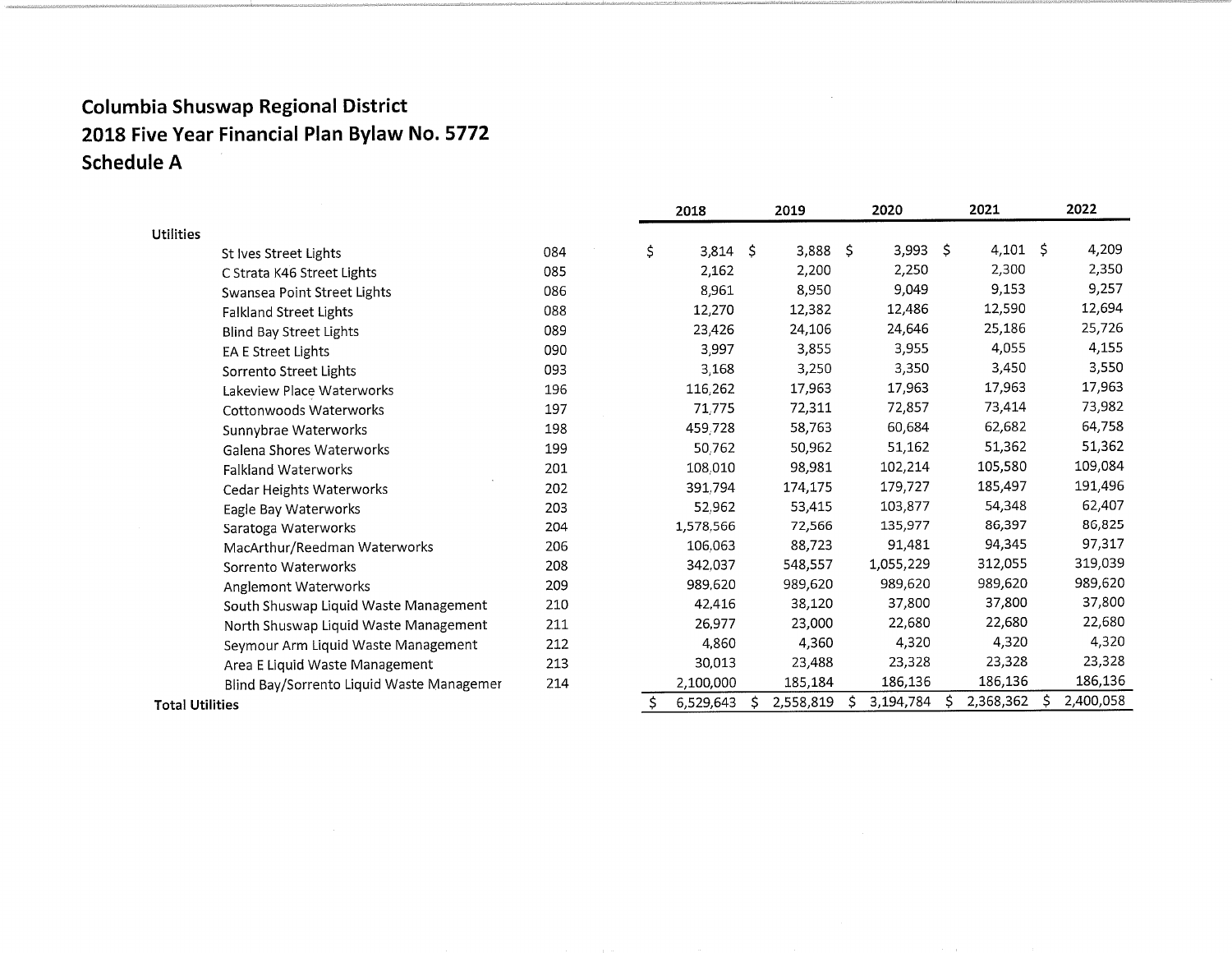|                                               |     |    | 2019<br>2018 |    |             | 2020 |           |    | 2021         |    | 2022      |
|-----------------------------------------------|-----|----|--------------|----|-------------|------|-----------|----|--------------|----|-----------|
| <b>Parks and Recreation</b>                   |     |    |              |    |             |      |           |    |              |    |           |
| EA D Community Parks GIA                      | 313 | \$ | $20,400$ \$  |    | $20,400$ \$ |      | 20,400 \$ |    | 20,400 \$    |    | 20,400    |
| Rose Clifford Community Park                  | 315 |    | 52,503       |    | 33,868      |      |           |    |              |    |           |
| Rail Trail Corridor                           | 316 |    | 258,620      |    | 207,658     |      | 205,654   |    | 205,654      |    | 196,974   |
| EA E Parks & Playgrounds                      | 320 |    | 37,329       |    | 35,151      |      | 35,490    |    | 33,043       |    | 33,390    |
| Community Parks - EA A                        | 321 |    | 454,061      |    | 221,091     |      | 297,177   |    | 243,625      |    | 287,277   |
| Community Parks - EA B                        | 322 |    | 3,750        |    | 3,750       |      | 6,250     |    | 1,250        |    | 1,250     |
| Community Parks - EA C                        | 323 |    | 1,812,485    |    | 1,100,582   |      | 867,370   |    | 890,669      |    | 1,024,063 |
| Community Parks - EA D                        | 324 |    | 468,457      |    | 188,197     |      | 143,927   |    | 146,110      |    | 148,268   |
| Community Parks - EA E                        | 325 |    | 287,875      |    | 197,682     |      | 258,555   |    | 173,014      |    | 175,786   |
| Community Parks - EA F                        | 326 |    | 655,690      |    | 428,278     |      | 424,764   |    | 445,510      |    | 391,005   |
| Golden/EA A Arena                             | 340 |    | 666,021      |    | 1,522,792   |      | 726,602   |    | 718,356      |    | 712,424   |
| Sicamous/EA E Recreation Centre               | 345 |    | 495,228      |    | 454,464     |      | 684,635   |    | 455,737      |    | 477,869   |
| Golden/EA A Curling Rink                      | 370 |    | 65,136       |    | 65,170      |      | 65,917    |    | 66,557       |    | 58,080    |
| <b>Total Parks and Recreation</b>             |     | Ŝ. | 5,277,555    |    | 4,479,083   |      | 3,736,741 | S  | 3,399,925    | Ŝ. | 3,526,786 |
| <b>Economic Development and Tourism</b>       |     |    |              |    |             |      |           |    |              |    |           |
| Shuswap Economic Development                  | 300 | \$ | 607,119      | -S | 566,068 \$  |      | 565,390   | S. | $567,510$ \$ |    | 569,630   |
| EDC Sicamous, EA Areas C D E & F              | 302 |    | 631,197      |    | 354,665     |      | 339,705   |    | 321,825      |    | 303,945   |
| EA C Tourism Info Centre                      | 304 |    | 30,500       |    | 30,600      |      | 30,600    |    | 30,600       |    | 30,600    |
| Film Commission - All Members                 | 305 |    | 69,151       |    | 46,766      |      | 46,065    |    | 46,305       |    | 46,520    |
| EA A Economic Development                     | 306 |    | 60,600       |    | 61,200      |      | 61,200    |    | 61,200       |    | 61,200    |
| <b>Total Economic Development and Tourism</b> |     | \$ | 1,398,567    |    | 1,059,299   |      | 1,042,960 |    | 1,027,440    |    | 1,011,895 |